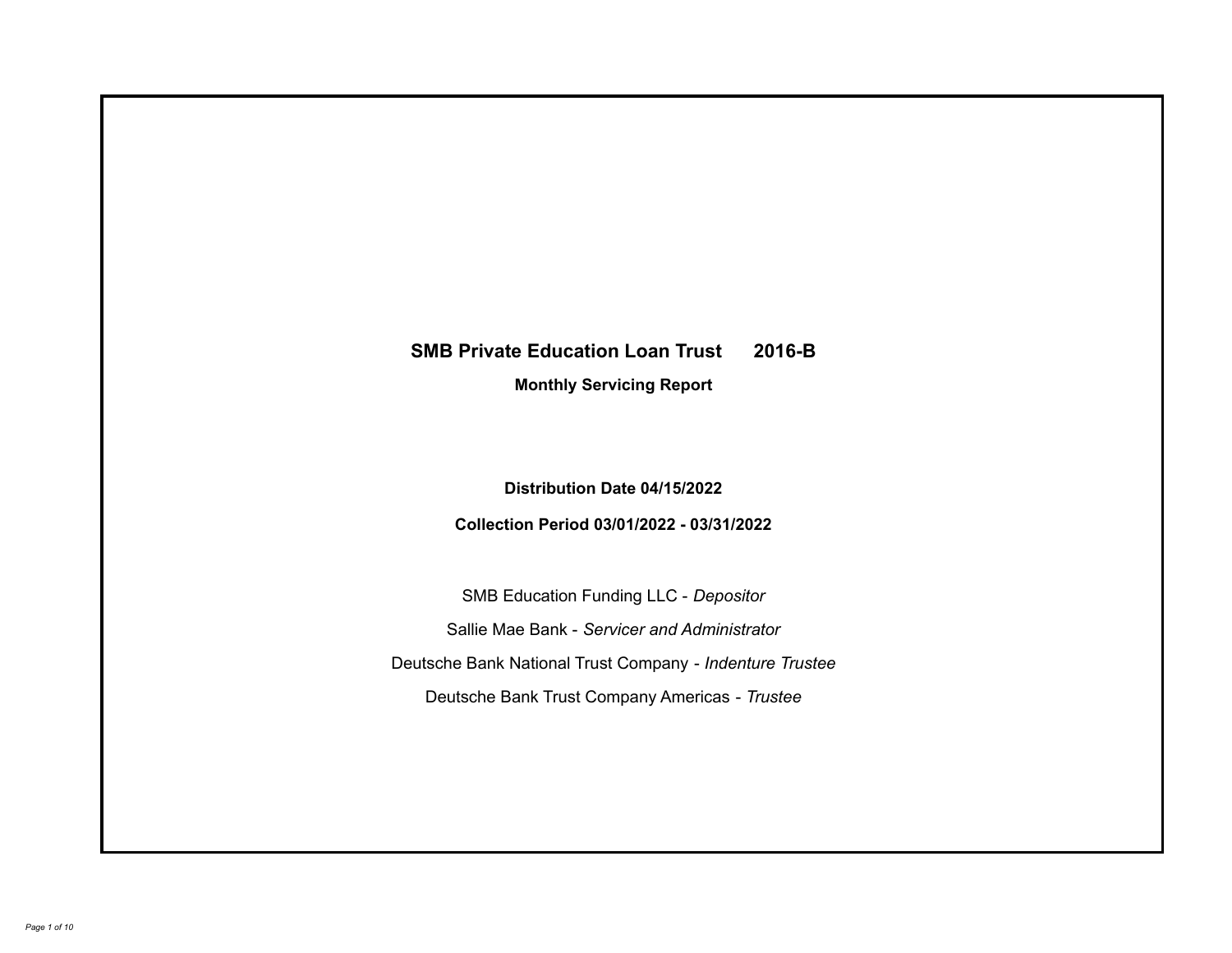A

| <b>Student Loan Portfolio Characteristics</b>                  | <b>Settlement Date</b><br>07/21/2016 | 02/28/2022                       | 03/31/2022                       |
|----------------------------------------------------------------|--------------------------------------|----------------------------------|----------------------------------|
| <b>Principal Balance</b><br>Interest to be Capitalized Balance | \$703,406,286.90<br>39,070,055.43    | \$262,126,534.50<br>7,565,157.17 | \$255,944,867.36<br>6,581,017.45 |
| Pool Balance                                                   | \$742,476,342.33                     | \$269,691,691.67                 | \$262,525,884.81                 |
| Weighted Average Coupon (WAC)                                  | 8.17%                                | 7.83%                            | 8.03%                            |
| Weighted Average Remaining Term                                | 132.26                               | 126.20                           | 126.10                           |
| Number of Loans                                                | 63,942                               | 24,430                           | 23,844                           |
| Number of Borrowers                                            | 61,393                               | 23,420                           | 22,854                           |
| Pool Factor                                                    |                                      | 0.363232707                      | 0.353581481                      |
| Since Issued Total Constant Prepayment Rate (1)                |                                      | 9.94%                            | 9.89%                            |

| <b>Debt Securities</b> | <b>Cusip/Isin</b> | 03/15/2022      | 04/15/2022      |
|------------------------|-------------------|-----------------|-----------------|
| A <sub>2</sub> A       | 78449GAB5         | \$84,165,449.25 | \$79,777,874.84 |
| A2B                    | 78449GAC3         | \$53,293,952.42 | \$50,515,719.97 |
|                        | 78449GAD1         | \$50,000,000.00 | \$50,000,000.00 |

| $\sim$<br>◡ | <b>Certificates</b> | Cusip/Isin | 03/15/2022   | 04/15/2022   |
|-------------|---------------------|------------|--------------|--------------|
|             | Residual            | 78449G109  | \$100,000.00 | \$100,000.00 |

| - | <b>Account Balances</b> | 03/15/2022   | 04/15/2022   |
|---|-------------------------|--------------|--------------|
|   | Reserve Account Balance | 1,868,916.00 | 1,868,916.00 |

| <b>Asset / Liability</b>               | 03/15/2022      | 04/15/2022      |
|----------------------------------------|-----------------|-----------------|
| Overcollateralization Percentage       | 30.49%          | 31.32%          |
| Specified Overcollateralization Amount | \$82,232,290.00 | \$82,232,290.00 |
| Actual Overcollateralization Amount    | \$82,232,290.00 | \$82,232,290.00 |

(1) For additional information, see 'Since Issued CPR Methodology' found in section VIII of this report .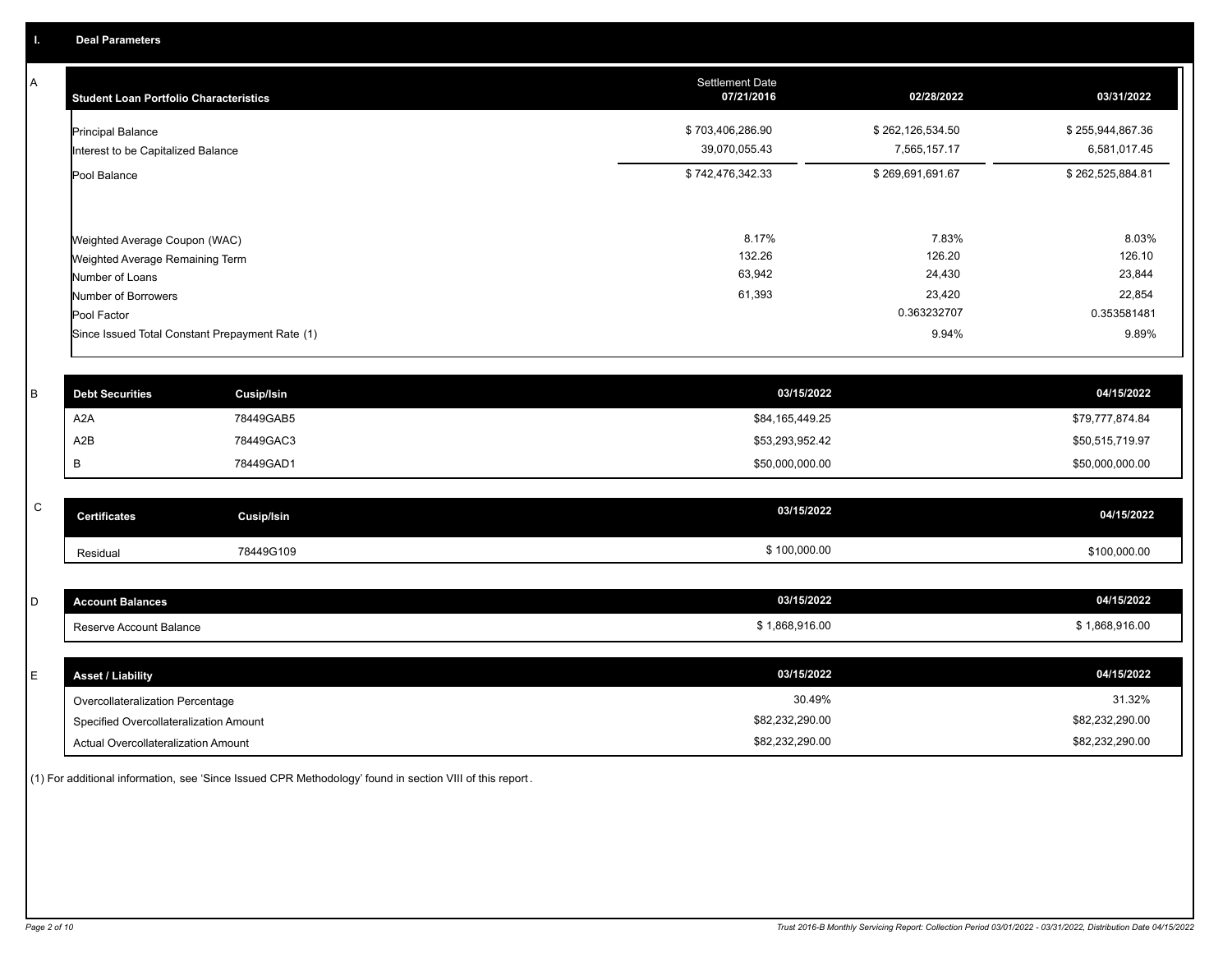## **II. 2016-B Trust Activity 03/01/2022 through 03/31/2022**

| A | <b>Student Loan Principal Receipts</b> |                |
|---|----------------------------------------|----------------|
|   | <b>Borrower Principal</b>              | 6,470,163.71   |
|   | Seller Principal Reimbursement         | (2,649.01)     |
|   | Servicer Principal Reimbursement       | 0.00           |
|   | <b>Other Principal Deposits</b>        | 122,041.20     |
|   | <b>Total Principal Receipts</b>        | \$6,589,555.90 |

#### B **Student Loan Interest Receipts**

| <b>Total Interest Receipts</b>  | \$1,453,247.20 |
|---------------------------------|----------------|
| Other Interest Deposits         | 4,288.23       |
| Servicer Interest Reimbursement | 0.00           |
| Seller Interest Reimbursement   | (908.05)       |
| Borrower Interest               | 1,449,867.02   |

| C       | <b>Recoveries on Realized Losses</b>                             | \$97,886.70    |
|---------|------------------------------------------------------------------|----------------|
| D       | <b>Investment Income</b>                                         | \$844.00       |
| Е.      | <b>Funds Borrowed from Next Collection Period</b>                | \$0.00         |
| F.      | Funds Repaid from Prior Collection Period                        | \$0.00         |
| G       | Loan Sale or Purchase Proceeds                                   | \$0.00         |
| H       | Initial Deposits to Distribution Account                         | \$0.00         |
|         | <b>Excess Transferred from Other Accounts</b>                    | \$0.00         |
| J       | <b>Borrower Benefit Reimbursements</b>                           | \$0.00         |
| K       | <b>Other Deposits</b>                                            | \$0.00         |
|         | <b>Other Fees Collected</b>                                      | \$0.00         |
| М       | <b>AVAILABLE FUNDS</b>                                           | \$8,141,533.80 |
| N       | Non-Cash Principal Activity During Collection Period             | \$407,888.76   |
| $\circ$ | Aggregate Purchased Amounts by the Depositor, Servicer or Seller | \$126,329.43   |
| P       | Aggregate Loan Substitutions                                     | \$0.00         |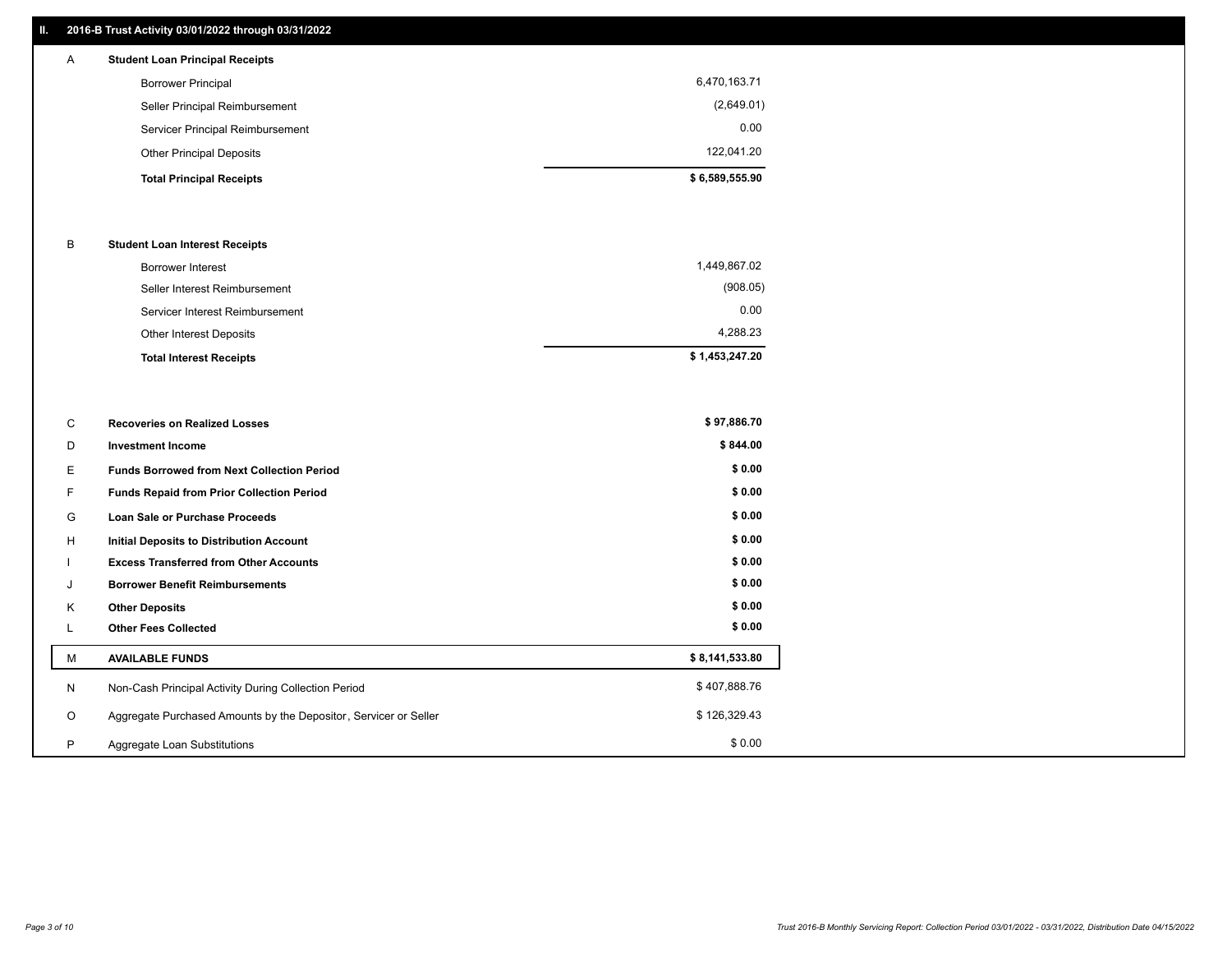|                   | <b>Loans by Repayment Status</b> |                          |         |                                                           |                |                            |                          |         |                                                           |                |                            |
|-------------------|----------------------------------|--------------------------|---------|-----------------------------------------------------------|----------------|----------------------------|--------------------------|---------|-----------------------------------------------------------|----------------|----------------------------|
|                   |                                  |                          |         | 03/31/2022                                                |                |                            |                          |         | 02/28/2022                                                |                |                            |
|                   |                                  | <b>Wtd Avg</b><br>Coupon | # Loans | Principal and<br><b>Interest Accrued</b><br>to Capitalize | % of Principal | % of Loans in<br>Repay (1) | <b>Wtd Avg</b><br>Coupon | # Loans | Principal and<br><b>Interest Accrued</b><br>to Capitalize | % of Principal | % of Loans in<br>Repay (1) |
| INTERIM:          | IN SCHOOL                        | 9.29%                    | 305     | \$5,061,953.52                                            | 1.928%         | $-$ %                      | 9.09%                    | 312     | \$5,076,872.54                                            | 1.882%         | $-$ %                      |
|                   | GRACE                            | 8.70%                    | 100     | \$1,705,101.58                                            | 0.649%         | $-$ %                      | 8.62%                    | 110     | \$1,901,486.47                                            | 0.705%         | $-$ %                      |
|                   | <b>DEFERMENT</b>                 | 8.92%                    | 1,310   | \$19,498,997.21                                           | 7.427%         | $-$ %                      | 8.80%                    | 1,671   | \$24,226,949.05                                           | 8.983%         | $-$ %                      |
| <b>REPAYMENT:</b> | <b>CURRENT</b>                   | 7.90%                    | 20,953  | \$219,425,796.61                                          | 83.583%        | 92.875%                    | 7.67%                    | 21,078  | \$220,663,864.98                                          | 81.821%        | 92.527%                    |
|                   | 30-59 DAYS DELINQUENT            | 8.67%                    | 427     | \$6,084,114.85                                            | 2.318%         | 2.575%                     | 8.23%                    | 532     | \$7,678,647.78                                            | 2.847%         | 3.220%                     |
|                   | 60-89 DAYS DELINQUENT            | 8.30%                    | 240     | \$3,779,029.88                                            | 1.439%         | 1.600%                     | 8.30%                    | 280     | \$3,878,722.78                                            | 1.438%         | 1.626%                     |
|                   | 90+ DAYS DELINQUENT              | 8.39%                    | 212     | \$3,053,911.73                                            | 1.163%         | 1.293%                     | 8.12%                    | 193     | \$2,940,972.89                                            | 1.090%         | 1.233%                     |
|                   | <b>FORBEARANCE</b>               | 7.60%                    | 297     | \$3,916,979.43                                            | 1.492%         | 1.658%                     | 7.08%                    | 254     | \$3,324,175.18                                            | 1.233%         | 1.394%                     |
| <b>TOTAL</b>      |                                  |                          | 23,844  | \$262,525,884.81                                          | 100.00%        | 100.00%                    |                          | 24,430  | \$269,691,691.67                                          | 100.00%        | 100.00%                    |

Percentages may not total 100% due to rounding \*

1 Loans classified in "Repayment" include any loan for which interim interest only, \$25 fixed payments or full principal and interest payments are due.

|                         |                                                                                                                            |                          |         |                                                                  | <b>Loans by Borrower Status</b> |                                |                          |         |                                                                  |                |                                |
|-------------------------|----------------------------------------------------------------------------------------------------------------------------|--------------------------|---------|------------------------------------------------------------------|---------------------------------|--------------------------------|--------------------------|---------|------------------------------------------------------------------|----------------|--------------------------------|
|                         |                                                                                                                            |                          |         | 03/31/2022                                                       |                                 |                                |                          |         | 02/28/2022                                                       |                |                                |
|                         |                                                                                                                            | <b>Wtd Avg</b><br>Coupon | # Loans | <b>Principal and</b><br><b>Interest Accrued</b><br>to Capitalize | % of Principal                  | % of Loans in<br>P&I Repay (2) | <b>Wtd Avg</b><br>Coupon | # Loans | <b>Principal and</b><br><b>Interest Accrued</b><br>to Capitalize | % of Principal | % of Loans in<br>P&I Repay (2) |
| <b>INTERIM:</b>         | IN SCHOOL                                                                                                                  | 8.79%                    | 560     | \$9,397,038.25                                                   | 3.579%                          | $-$ %                          | 8.57%                    | 572     | \$9,501,371.26                                                   | 3.523%         | $-$ %                          |
|                         | <b>GRACE</b>                                                                                                               | 8.48%                    | 168     | \$2,608,575.97                                                   | 0.994%                          | $-$ %                          | 8.37%                    | 192     | \$3,042,169.34                                                   | 1.128%         | $-$ %                          |
|                         | <b>DEFERMENT</b>                                                                                                           | 8.53%                    | 2,367   | \$33,466,455.38                                                  | 12.748%                         | $-$ %                          | 8.39%                    | 3,013   | \$41,165,380.30                                                  | 15.264%        | $-$ %                          |
| P&I REPAYMENT:          | <b>CURRENT</b>                                                                                                             | 7.88%                    | 19,591  | \$200,571,891.69                                                 | 76.401%                         | 92.407%                        | 7.65%                    | 19,415  | \$198,508,037.85                                                 | 73.606%        | 91.909%                        |
|                         | 30-59 DAYS DELINQUENT                                                                                                      | 8.70%                    | 412     | \$5,759,398.66                                                   | 2.194%                          | 2.653%                         | 8.21%                    | 524     | \$7,516,199.36                                                   | 2.787%         | 3.480%                         |
|                         | 60-89 DAYS DELINQUENT                                                                                                      | 8.30%                    | 239     | \$3,777,181.62                                                   | 1.439%                          | 1.740%                         | 8.30%                    | 276     | \$3,839,464.59                                                   | 1.424%         | 1.778%                         |
|                         | 90+ DAYS DELINQUENT                                                                                                        | 8.38%                    | 210     | \$3,028,363.81                                                   | 1.154%                          | 1.395%                         | 8.18%                    | 184     | \$2,794,893.79                                                   | 1.036%         | 1.294%                         |
|                         | <b>FORBEARANCE</b>                                                                                                         | 7.60%                    | 297     | \$3,916,979.43                                                   | 1.492%                          | 1.805%                         | 7.08%                    | 254     | \$3,324,175.18                                                   | 1.233%         | 1.539%                         |
| <b>TOTAL</b><br>$\star$ | Percentages may not total 100% due to rounding                                                                             |                          | 23,844  | \$262,525,884.81                                                 | 100.00%                         | 100.00%                        |                          | 24,430  | \$269,691,691.67                                                 | 100.00%        | 100.00%                        |
| 2                       | Loans classified in "P&I Repayment" includes only those loans for which scheduled principal and interest payments are due. |                          |         |                                                                  |                                 |                                |                          |         |                                                                  |                |                                |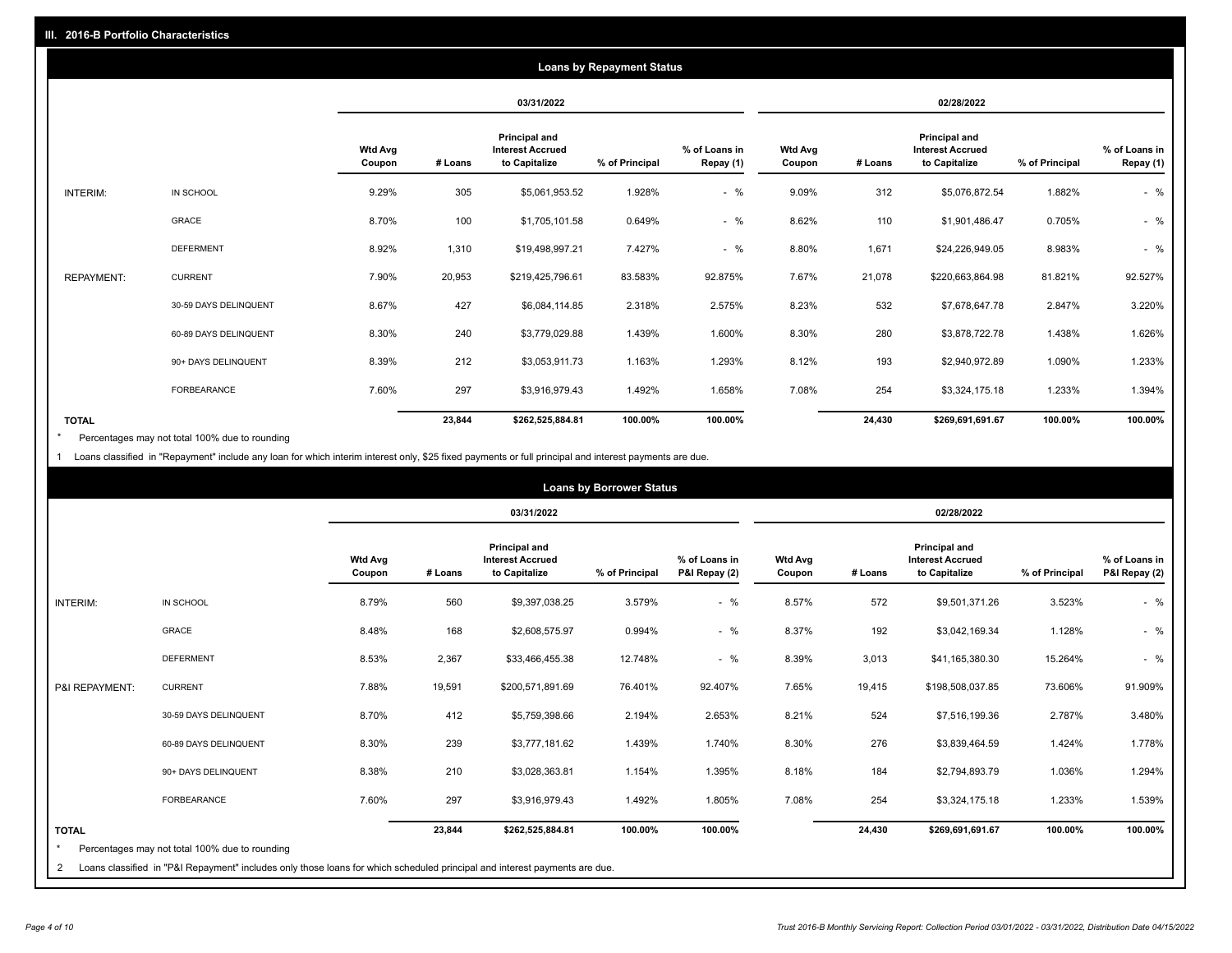|                                                                                                  | 3/31/2022        | 2/28/2022        |
|--------------------------------------------------------------------------------------------------|------------------|------------------|
| Pool Balance                                                                                     | \$262,525,884.81 | \$269,691,691.67 |
| Total # Loans                                                                                    | 23,844           | 24,430           |
| Total # Borrowers                                                                                | 22,854           | 23,420           |
| Weighted Average Coupon                                                                          | 8.03%            | 7.83%            |
| Weighted Average Remaining Term                                                                  | 126.10           | 126.20           |
| Percent of Pool - Cosigned                                                                       | 93.3%            | 93.4%            |
| Percent of Pool - Non Cosigned                                                                   | 6.7%             | 6.6%             |
| Borrower Interest Accrued for Period                                                             | \$1,728,724.99   | \$1,569,828.07   |
| Outstanding Borrower Interest Accrued                                                            | \$9,201,597.90   | \$10,037,418.73  |
| Gross Principal Realized Loss - Periodic *                                                       | \$640,003.50     | \$811,092.06     |
| Gross Principal Realized Loss - Cumulative *                                                     | \$36,744,115.62  | \$36,104,112.12  |
| Recoveries on Realized Losses - Periodic                                                         | \$97,886.70      | \$103,558.48     |
| Recoveries on Realized Losses - Cumulative                                                       | \$5,658,723.96   | \$5,560,837.26   |
| Net Losses - Periodic                                                                            | \$542,116.80     | \$707,533.58     |
| Net Losses - Cumulative                                                                          | \$31,085,391.66  | \$30,543,274.86  |
| Non-Cash Principal Activity - Capitalized Interest                                               | \$1,073,975.14   | \$407,859.91     |
| Since Issued Total Constant Prepayment Rate (CPR) (1)                                            | 9.89%            | 9.94%            |
| <b>Loan Substitutions</b>                                                                        | \$0.00           | \$0.00           |
| <b>Cumulative Loan Substitutions</b>                                                             | \$0.00           | \$0.00           |
| <b>Unpaid Servicing Fees</b>                                                                     | \$0.00           | \$0.00           |
| <b>Unpaid Administration Fees</b>                                                                | \$0.00           | \$0.00           |
| <b>Unpaid Carryover Servicing Fees</b>                                                           | \$0.00           | \$0.00           |
| Note Interest Shortfall                                                                          | \$0.00           | \$0.00           |
| Loans in Modification                                                                            | \$21,768,121.50  | \$22,921,924.10  |
| % of Loans in Modification as a % of Loans in Repayment (P&I)                                    | 10.21%           | 10.78%           |
|                                                                                                  |                  |                  |
| % Annualized Gross Principal Realized Loss - Periodic as a %<br>of Loans in Repayment (P&I) * 12 | 3.60%            | 4.58%            |
| % Gross Principal Realized Loss - Cumulative as a % of<br><b>Original Pool Balance</b>           | 4.95%            | 4.86%            |

\* In accordance with the Servicer's current policies and procedures, after September 1, 2017 loans subject to bankruptcy claims generally will not be reported as a charged- off unless and until they are delinquent for 120

(1) For additional information, see 'Since Issued CPR Methodology' found in section VIII of this report .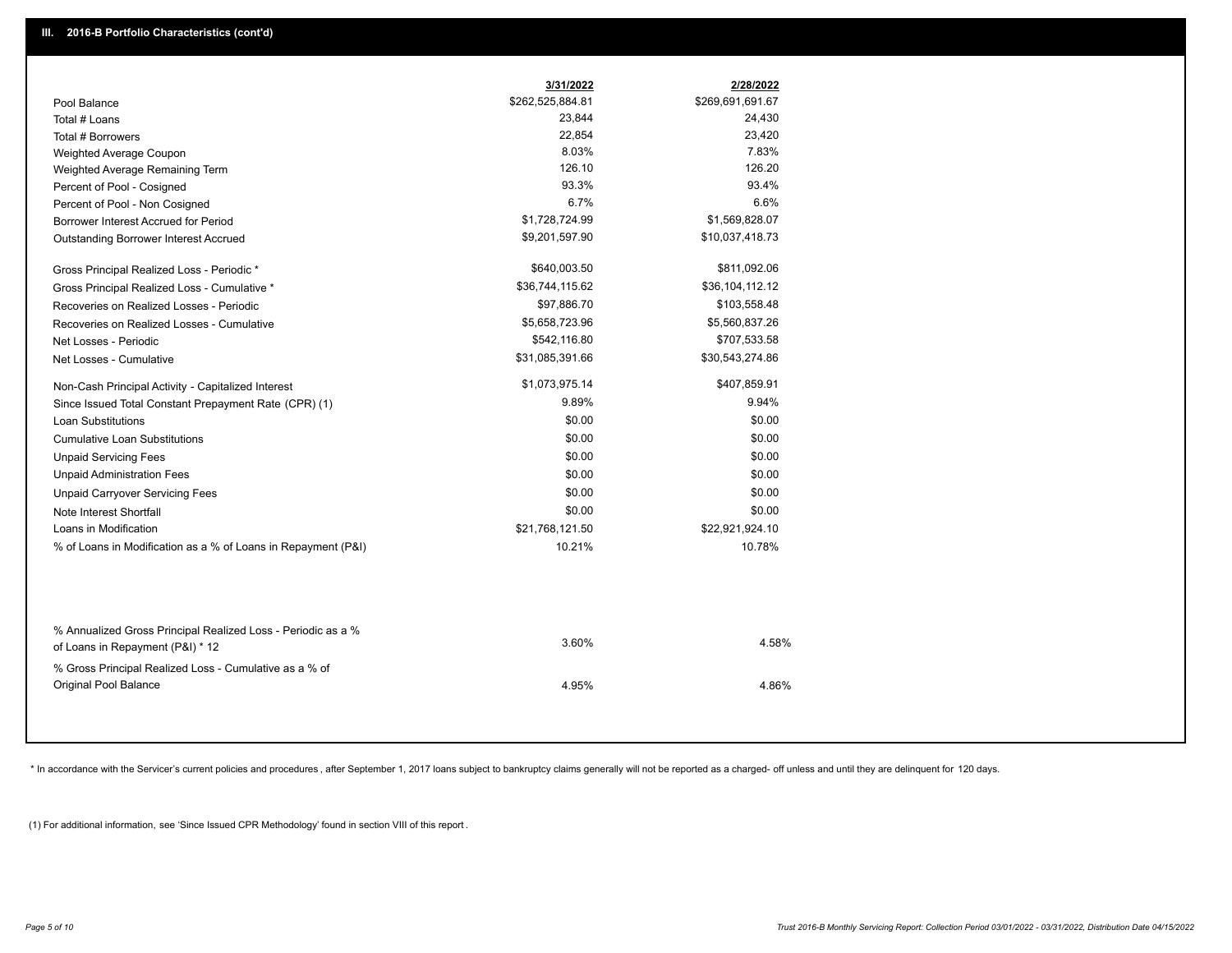### **Loan Program**

A

|                                    | Weighted<br>Average | # LOANS  | <b>\$ AMOUNT</b> | $%$ *     |
|------------------------------------|---------------------|----------|------------------|-----------|
| - Smart Option Interest-Only Loans | 7.01%               | 4,527    | \$32,951,646.13  | 12.552%   |
| - Smart Option Fixed Pay Loans     | 8.00%               | 6,364    | \$82,623,945.39  | 31.473%   |
| - Smart Option Deferred Loans      | 8.27%               | 12,953   | \$146,950,293.29 | 55.976%   |
| - Other Loan Programs              | $0.00\%$            | $\Omega$ | \$0.00           | $0.000\%$ |
| <b>Total</b>                       | 8.03%               | 23,844   | \$262,525,884.81 | 100.000%  |

\* Percentages may not total 100% due to rounding

B

C

**Index Type**

|                       | Weighted<br>Average | # LOANS | \$ AMOUNT        | $%$ *    |
|-----------------------|---------------------|---------|------------------|----------|
| - Fixed Rate Loans    | 7.89%               | 4,778   | \$63,093,098.15  | 24.033%  |
| - LIBOR Indexed Loans | 8.07%               | 19,066  | \$199,432,786.66 | 75.967%  |
| - Other Index Rates   | 0.00%               |         | \$0.00           | 0.000%   |
| <b>Total</b>          | 8.03%               | 23,844  | \$262,525,884.81 | 100.000% |

\* Percentages may not total 100% due to rounding

## **Weighted Average Recent FICO**

| (2)<br>Wtd Avg Recent FICO Band                                                                                                                                                                                                                          | # LOANS | <b>\$ AMOUNT</b> | %         |
|----------------------------------------------------------------------------------------------------------------------------------------------------------------------------------------------------------------------------------------------------------|---------|------------------|-----------|
| $0 - 639$                                                                                                                                                                                                                                                | 1,682   | \$20,198,039.29  | 7.694%    |
| 640 - 669                                                                                                                                                                                                                                                | 1,551   | \$18,153,873.71  | 6.915%    |
| 670 - 699                                                                                                                                                                                                                                                | 2,391   | \$28,345,429.54  | 10.797%   |
| 700 - 739                                                                                                                                                                                                                                                | 4,887   | \$56,837,063.19  | 21.650%   |
| $740 +$                                                                                                                                                                                                                                                  | 13,333  | \$138,991,479.08 | 52.944%   |
| N/A <sup>(1)</sup>                                                                                                                                                                                                                                       | 0       | \$0.00           | $0.000\%$ |
| <b>Total</b>                                                                                                                                                                                                                                             | 23,844  | \$262,525,884.81 | 100.000%  |
| * Percentages may not total 100% due to rounding<br>1 Includes trust private education loans where recent FICO is unavailable or obtaining recent FICO is prohibited by law<br>2 Recent FICO is updated in quarterly intervals; unless prohibited by law |         |                  |           |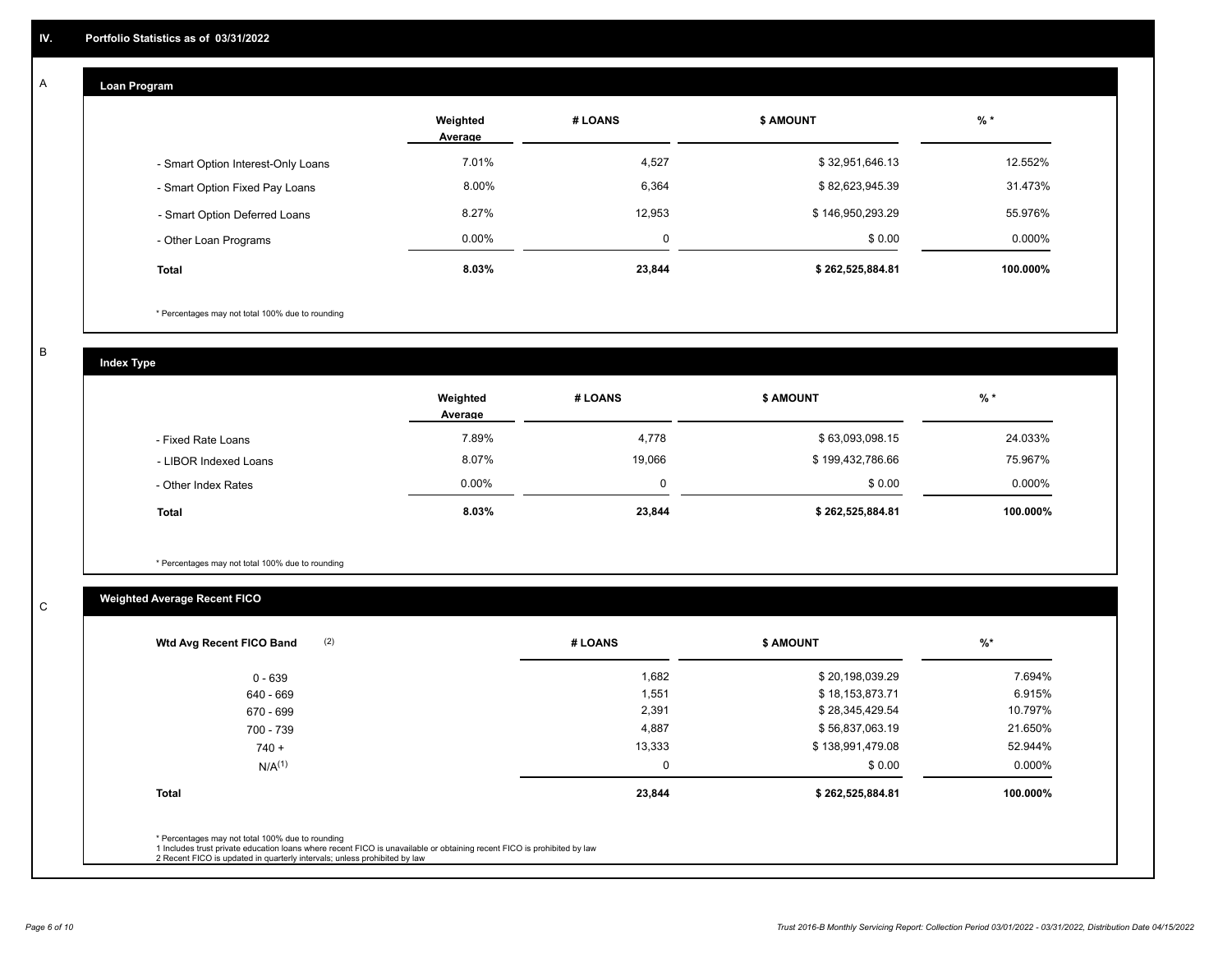| V. | 2016-B Reserve Account, Principal Distribution, and R-2 Certificate Calculations     |                  |
|----|--------------------------------------------------------------------------------------|------------------|
| А. | <b>Reserve Account</b>                                                               |                  |
|    | Specified Reserve Account Balance                                                    | \$1,868,916.00   |
|    | Actual Reserve Account Balance                                                       | \$1,868,916.00   |
| В. | <b>Principal Distribution Amount</b>                                                 |                  |
|    | Class A Notes Outstanding<br>i.                                                      | \$137,459,401.67 |
|    | Pool Balance<br>ii.                                                                  | \$262,525,884.81 |
|    | First Priority Principal Distribution Amount (i - ii)<br>iii.                        | \$0.00           |
|    | Class A and B Notes Outstanding<br>iv.                                               | \$187,459,401.67 |
|    | First Priority Principal Distribution Amount<br>ν.                                   | \$0.00           |
|    | Pool Balance<br>vi.                                                                  | \$262,525,884.81 |
|    | Specified Overcollateralization Amount<br>vii.                                       | \$82,232,290.00  |
|    | Regular Principal Distribution Amount (if (iv > 0, (iv - v) - (vi - vii))<br>viii.   | \$7,165,806.86   |
|    | Pool Balance<br>ix.                                                                  | \$262,525,884.81 |
|    | 10% of Initial Pool Balance<br>х.                                                    | \$74,247,634.23  |
|    | First Priority Principal Distribution Amount<br>xi.                                  | \$0.00           |
|    | Regular Principal Distribution Amount<br>xii.                                        | \$7,165,806.86   |
|    | Available Funds (after payment of waterfall items A through I)<br>xiii.              | \$412,143.09     |
|    | xiv. Additional Principal Distribution Amount (if(vi <= x,min(xiii, vi - xi - xii))) | \$0.00           |
|    |                                                                                      |                  |
| C. | R-2 Certificate<br><b>Previous Notional Balance</b>                                  | \$44,490,388.24  |
|    | Shortfall of Principal                                                               | \$0.00           |
|    | Shortfall of Interest                                                                | \$0.00           |
|    | <b>Current Notional Balance</b>                                                      | \$44,490,388.24  |
|    | Excess Distribution Allocated (1)                                                    | \$117,534.26     |
|    |                                                                                      |                  |
|    |                                                                                      |                  |

1. Until the notional amount of the R-2 Certificate is reduced to zero and if there is excess cash through the distribution available it will be distributed to the R-2 Certificate, otherwise the amount will be zero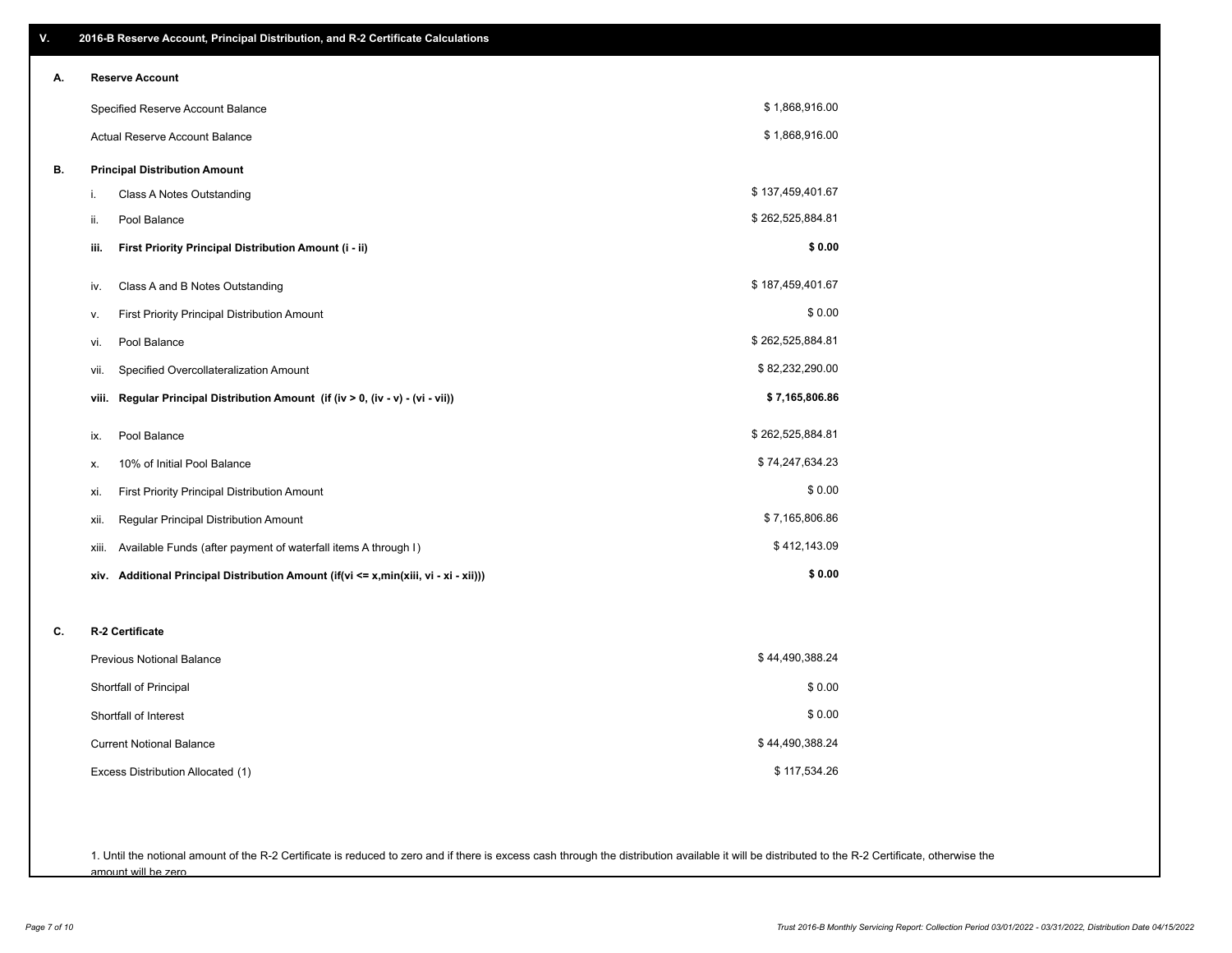|                                                         | Paid           | <b>Funds Balance</b> |
|---------------------------------------------------------|----------------|----------------------|
| <b>Total Available Funds</b>                            |                | \$8,141,533.80       |
| <b>Trustee Fees</b><br>A                                | \$0.00         | \$8,141,533.80       |
| В<br><b>Servicing Fees</b>                              | \$175,359.57   | \$7,966,174.23       |
| C<br>i. Administration Fees                             | \$8,333.00     | \$7,957,841.23       |
| ii. Unreimbursed Administrator Advances plus any Unpaid | \$0.00         | \$7,957,841.23       |
| D<br>Class A Noteholders Interest Distribution Amount   | \$255,177.85   | \$7,702,663.38       |
| Е<br>First Priority Principal Payment                   | \$0.00         | \$7,702,663.38       |
| Class B Noteholders Interest Distribution Amount<br>F.  | \$124,713.43   | \$7,577,949.95       |
| <b>Reinstatement Reserve Account</b><br>G               | \$0.00         | \$7,577,949.95       |
| H<br>Regular Principal Distribution                     | \$7,165,806.86 | \$412,143.09         |
| <b>Carryover Servicing Fees</b>                         | \$0.00         | \$412,143.09         |
| Additional Principal Distribution Amount<br>J           | \$0.00         | \$412,143.09         |
| Κ<br>Unpaid Expenses of Trustee                         | \$0.00         | \$412,143.09         |
| Unpaid Expenses of Administrator<br>L                   | \$0.00         | \$412,143.09         |
| M<br>i. Remaining Funds to the R-1 Certificateholder(s) | \$294,608.83   | \$117,534.26         |
| ii. Remaining Funds to the R-2 Certificateholder(s)     | \$117,534.26   | \$0.00               |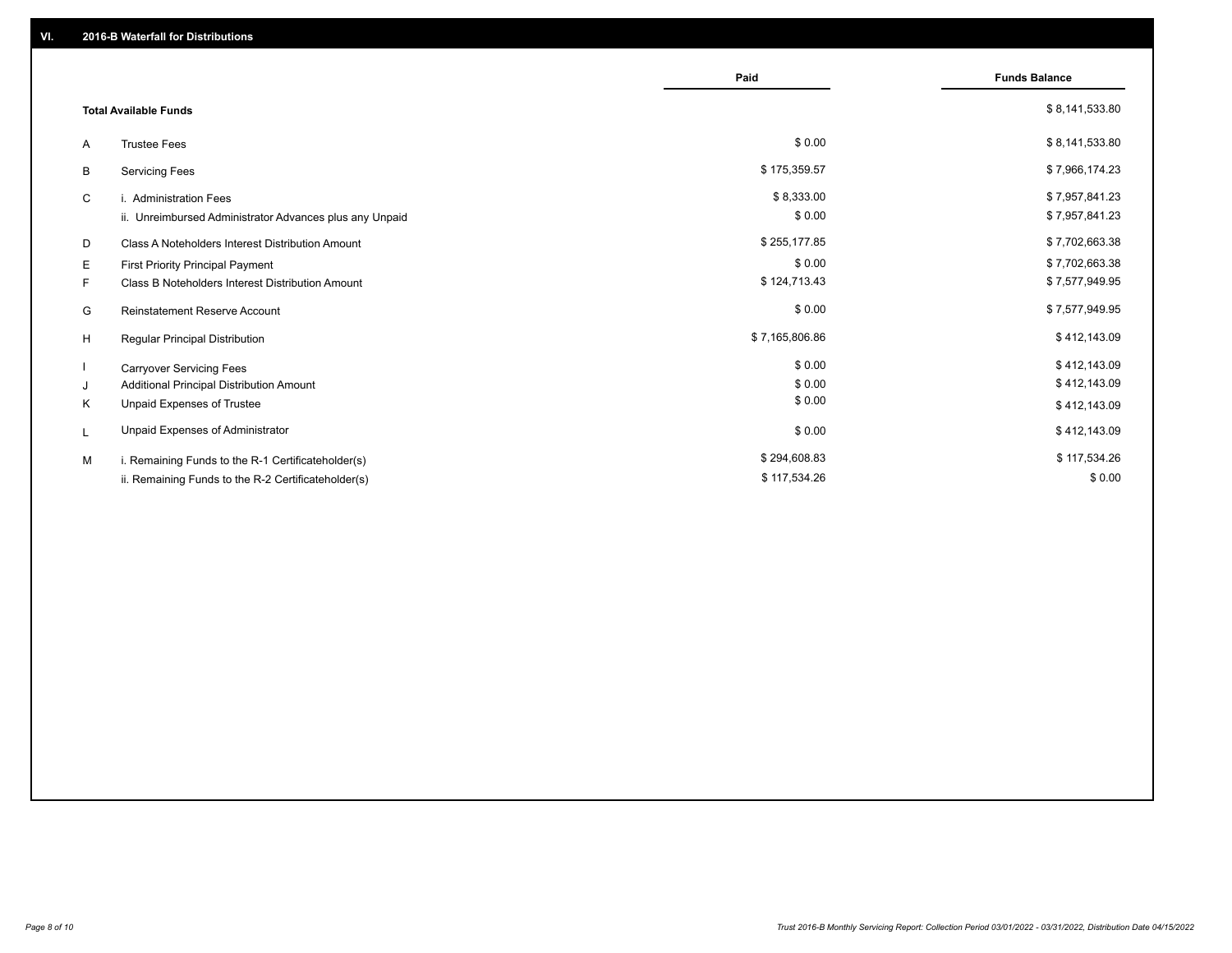## Ending Balance Factor Paydown Factor 0.016940442 0.016940442 0.000000000 Ending Principal Balance \$5,000,000.00 \$79,777,874.84 \$50,515,719.97 \$50,515,719.97 ـ \$4,387,574.41 \$ 2,778,232.45 \$ 2,778,232.45 \$ − \$54,387,574.41 \$ 2,778,232.45 \$ 2,778,232.45 \$ - \$ - \$ - Interest Shortfall \$ 170,435.03 \$ 84,742.82 \$ 124,713.43 Interest Paid Total Interest Due \$ 170,435.03 \$ 84,742.82 \$ 124,713.43 \$ - \$ - \$ - Interest Shortfall from Prior Period Plus Accrued Interest Current Interest Due \$ 170,435.03 \$ 84,742.82 \$ 124,713.43 Accrued Interest Factor 0.002025000 0.001590102 0.002494269 Interest Rate\* 2.43000% 1.84657% 2.89657% Daycount Fraction 0.08333333 0.08611111 0.08611111 Accrual Period End 4/15/2022 4/15/2022 4/15/2022 Accrual Period Begin 3/15/2022 3/15/2022 3/15/2022 Record Date (Days Prior to Distribution) **1 NEW YORK BUSINESS DAY** 1 NEW YORK BUSINESS DAY 1 NEW YORK BUSINESS DAY Spread/Fixed Rate 2.43% 1.45% 2.50% Index FIXED LIBOR LIBOR Beginning Balance \$ 84,165,449.25 \$ \$4,165,449.25 \$ \$4,165,449.25 \$ \$53,293,952.42 \$ \$50,000,000.00 Cusip/Isin 78449GAB5 78449GAC3 78449GAD1 **A2A A2B B** 0.308022683 0.308022683 1.000000000 **Distribution Amounts**

\* Pay rates for Current Distribution. For the interest rates applicable to the next distribution date, please see https://www.salliemae.com/about/investors/data/SMBabrate.txt.

**VII. 2016-B Distributions**